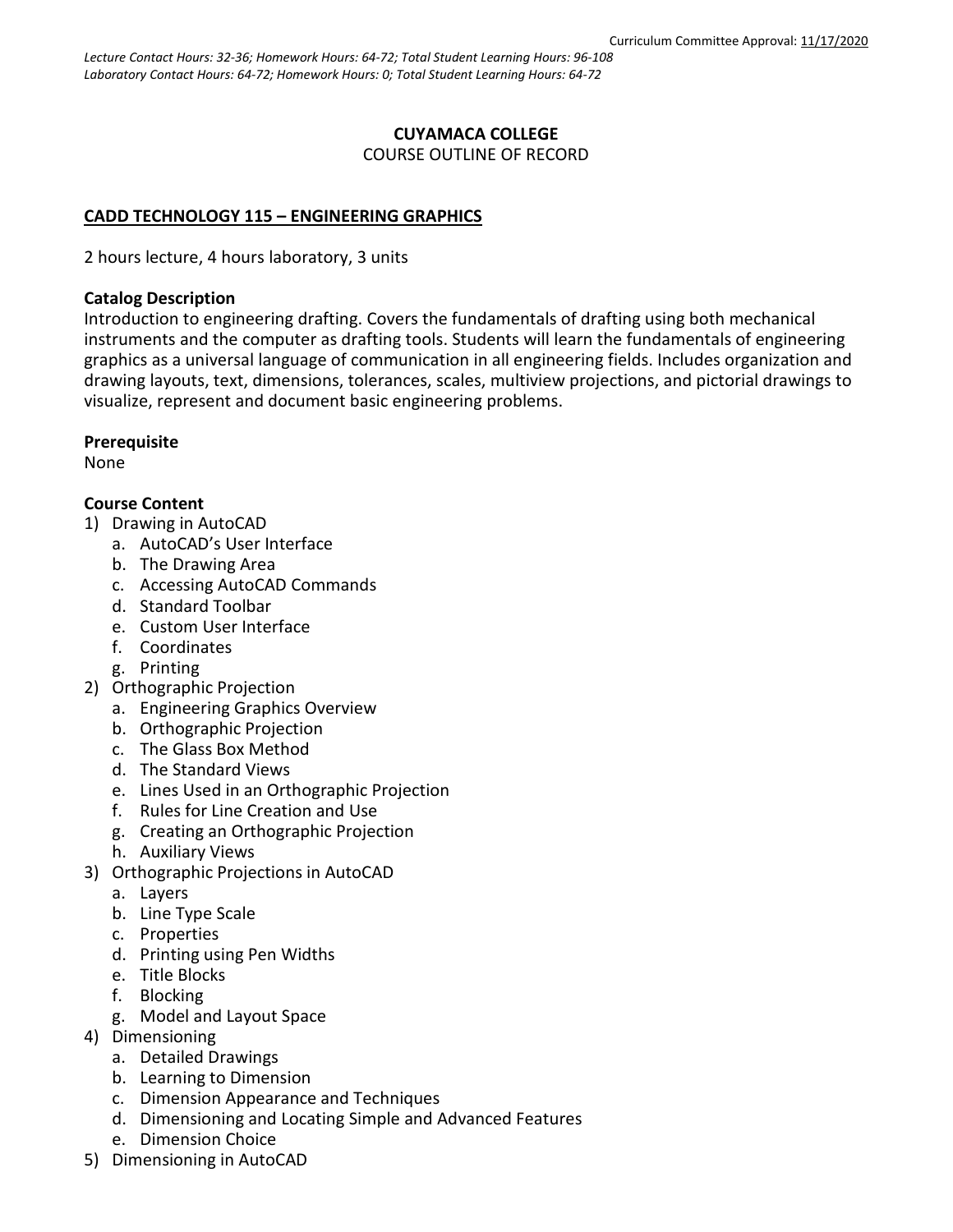- a. Dimension Commands
- b. Dimension Style and Variables
- c. The DIM Prompt
- d. Associative Dimensions
- 6) Sectioning
	- a. Sectional Views
	- b. Types of Sections
		- 1. Full section
		- 2. Half section
		- 3. Offset section
		- 4. Aligned section
		- 5. Rib and web sections
		- 6. Broken section
		- 7. Removed section
		- 8. Revolved section
		- 9. Non-sectioned parts
		- 10. Thin sections
- 7) Creating Section Views in AutoCAD
	- a. Cutting Plane Lines
	- b. Hatches
- 8) Tolerancing
	- a. Tolerancing and Interchangeability
	- b. Tolerance Types
	- c. General Definitions
	- d. Tolerancing Standards
	- e. Inch Tolerances
	- f. Metric Tolerances
- 9) Tolerancing in AutoCAD
	- a. Tolerance Parameters
- 10) Pictorials
	- a. Isometric Pictorial Axes
	- b. Drawing Linear Features
	- c. Drawing Circles and Radii
	- d. Drawing Cylinders
	- e. Oblique Pictorials Overview
- 11) Creating Isometric Pictorials in AutoCAD
	- a. Isometric Snap
	- b. Isocircles

#### **Course Objectives**

Students will be able to:

- 1) Identify the differences in graphic language of various engineering fields.
- 2) Use mechanical and Computer-Aided drafting tools to produce sketches.
- 3) Identify and use all tools and equipment required for two dimensional drafting.
- 4) Use geometric construction tools to produce 2D drawings.
- 5) Describe and use the basic AutoCAD terms, concepts and techniques.
- 6) Produce orthographic projections both manually and with Computer using AutoCAD.
- 7) Sketch and draw pictorial drawings.
- 8) Use engineering documentation to support CAD drawings.
- 9) Use sectional and auxiliary views to produce complex drawings.
- 10) Apply dimensions and tolerances in accordance with industry standards.